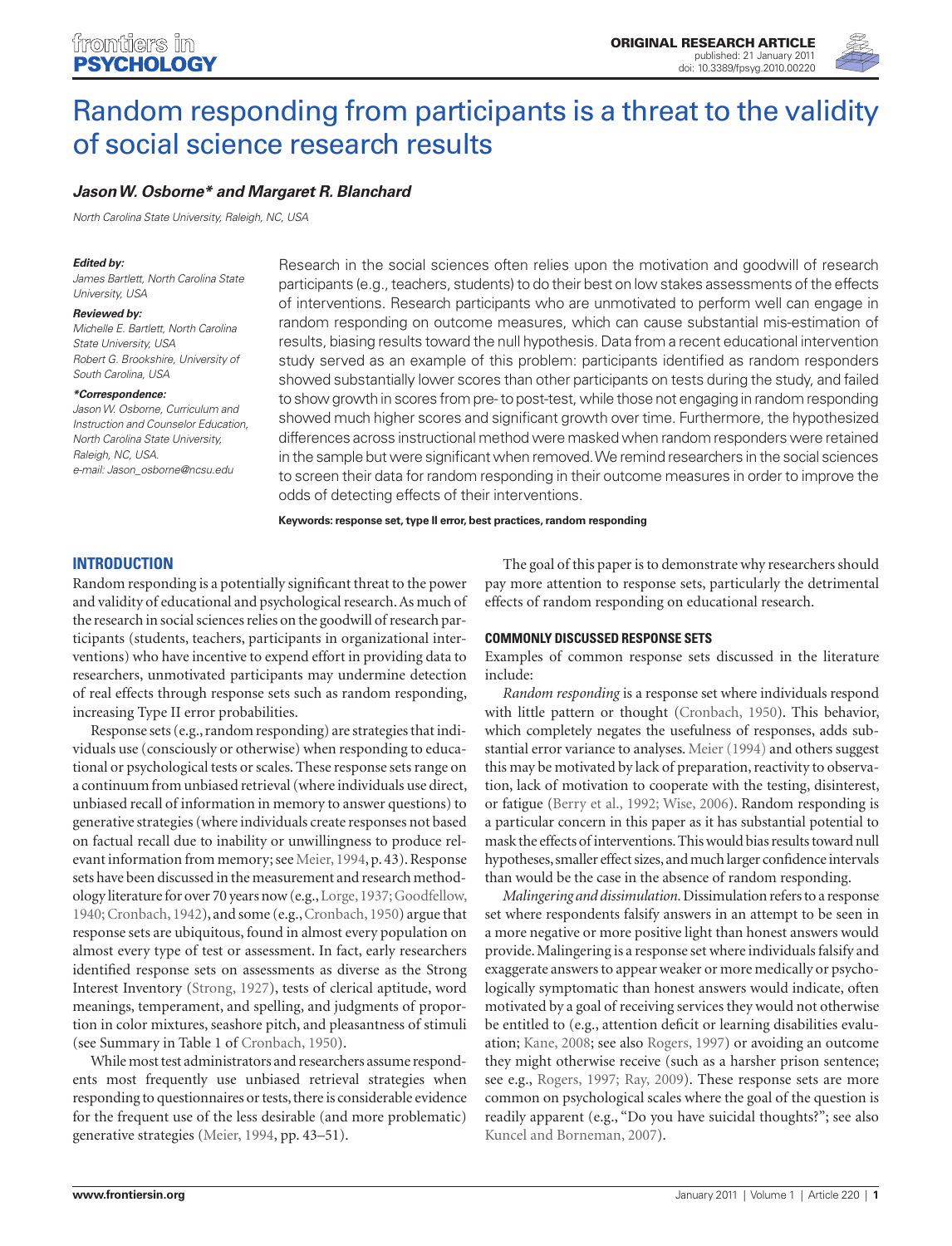*Social desirability* is related to malingering and dissimulation in that it involves altering responses in systematic ways to achieve a desired goal – in this case, to conform to social norms, or to "look good" to the examiner (see, for example, Nunnally and Bernstein, 1994). Many scales in psychological research have attempted to account for this long-discussed response set (Crowne and Marlowe, 1964), yet it remains a real and troubling aspect of research in the social sciences.

*Response styles* such as acquiescence and criticality, are response patterns wherein individuals are more likely to agree with (acquiescence) or disagree with (criticality) questionnaire items in general, regardless of the nature of the item (e.g., Murphy and Davidshofer, 1988; Messick, 1991). Researchers have discussed the existence of response styles for many decades, arguing for and against their existence, nature, and utility. A full review is beyond the scope of this article, but interested readers can refer to Messick (1991) for a more thorough discussion of this issue.

*Response styles peculiar to educational testing* are also discussed in the literature. Today, discussion of response bias remains relatively esoteric and confined to measurement journals. Rarely do research reports contain any acknowledgment that participant responses may be anything but completely valid. Nevertheless, we must assume response biases exist within educational testing and assessment. Some types of biases peculiar to tests of academic mastery (often multiple choice) include: (a) response bias for particular columns (e.g., A or D) on multiple-choice type items, (b) bias for or against guessing when uncertain of the correct answer, and (c) rapid guessing (Bovaird, 2003), which is a form of random responding. As mentioned above, random responding (rapid guessing) is undesirable as it introduces substantial error into the data, which can suppress the ability for researchers to detect real differences between groups, change over time, and the effect(s) of interventions.

*Summary.* We rely upon quantitative research to inform and evaluate instructional innovations, often with extremely high stakes. Some educational interventions involve tremendous financial investment (e.g., instructional technology), and many are also costly in terms of time invested. Finally, interventions are not always beneficial, and therefore can be costly to students in terms of frustration or lost learning opportunities. Thus, it is important for educational researchers to gather the best available data on interventions to evaluate their efficacy. Yet research must rely upon the good faith and motivation of participants (students, teachers, administrators, parents, etc.) to put effort into assessments for which they may find neither enjoyment nor immediate benefit. This leaves us in a quandary of relying on research to make important decisions, yet often having flawed data. This highlights the importance of all data cleaning (including examining data for response bias) in order to draw the best possible inferences.

## **Is random responding truly random?**

An important issue is whether we can be confident that what we call "random responding" truly is random, as opposed to some other factor affecting responses. In one study attempting to address this issue, Wise (2006) reported that answers identified as random responding on a four-choice multiple-choice test (by virtue of inappropriately short response times on a computer-based tests) were only correct 25.5% of the time, which is what one would expect for truly random responses in this situation. On the same test, answers not identified as random responding (i.e., having appropriately long response times) were correct 72.0% of the time<sup>1</sup>. Further, this does not appear to be rare or isolated behavior. In Wise's (2006) sample of university sophomores, 26% of students were identified as having engaged in random responding, and Berry et al. (1992) reported the incidence of randomly responding on the MMPI-2 to be 60% in college students, 32% in the general adult population, and 53% amongst applicants to a police training program. In this case, responses identified as random were more likely to be near the end of the lengthy assessment, indicating these responses were likely random due to fatigue or lack of motivation.

## **Detection of random responding**

There is a large and well-developed literature on how to detect many different types of response sets that goes far beyond the scope of this paper to summarize. Examples include addition of particular types of items to detect social desirability, altering instructions to respondents in particular ways, creating equally desirable items worded positively and negatively, or more methodologically sophisticated researchers, using item-response theory (IRT) to explicitly estimate a guessing (random response) parameter. Meier (1994; see also Rogers, 1997) contains a succinct summary of some of the more common issues and recommendations around response set detection and avoidance. The rest of this paper will focus on one of the most damaging common response sets, random responding.

*Creation of a simple random responding scale.* For researchers not familiar with IRT methodology, it is still possible to be highly effective in detecting random responding on multiplechoice educational tests (and often on psychological tests using likert-type response scales as well). In general, a simple random responding scale involves creating items in such a way that 100 or 0% of the respondent population should respond in a particular way, leaving responses that deviate from that expected response suspect. There are several ways to do this, depending on the type of scale in question. For a multiple-choice educational test, one method (most appropriate when students are using a separate answer sheet, such as a machine-scored answer sheet, used in this study, described below) is to have one or more choices be an illegitimate response<sup>2</sup>.

A variation of this is to have questions scattered throughout the test that 100% of respondents should answer in a particular way if they are reading the questions (Beach, 1989). These can be content that should not be missed (e.g.,  $2 + 2 = \_$ ), behavioral/

<sup>1</sup> Wise utilized computer-based testing, allowing him to look at individual items rather than students' total test score.

<sup>2</sup> One option, used in this particular data set included having twenty questions with four choices: A–D, with other questions scattered throughout the test, and particularly near the end, with items that contain only three (A–C) or two (A, B) legitimate answers. Students or respondents choosing illegitimate answers one or more times can be assumed to be randomly responding, as our results show.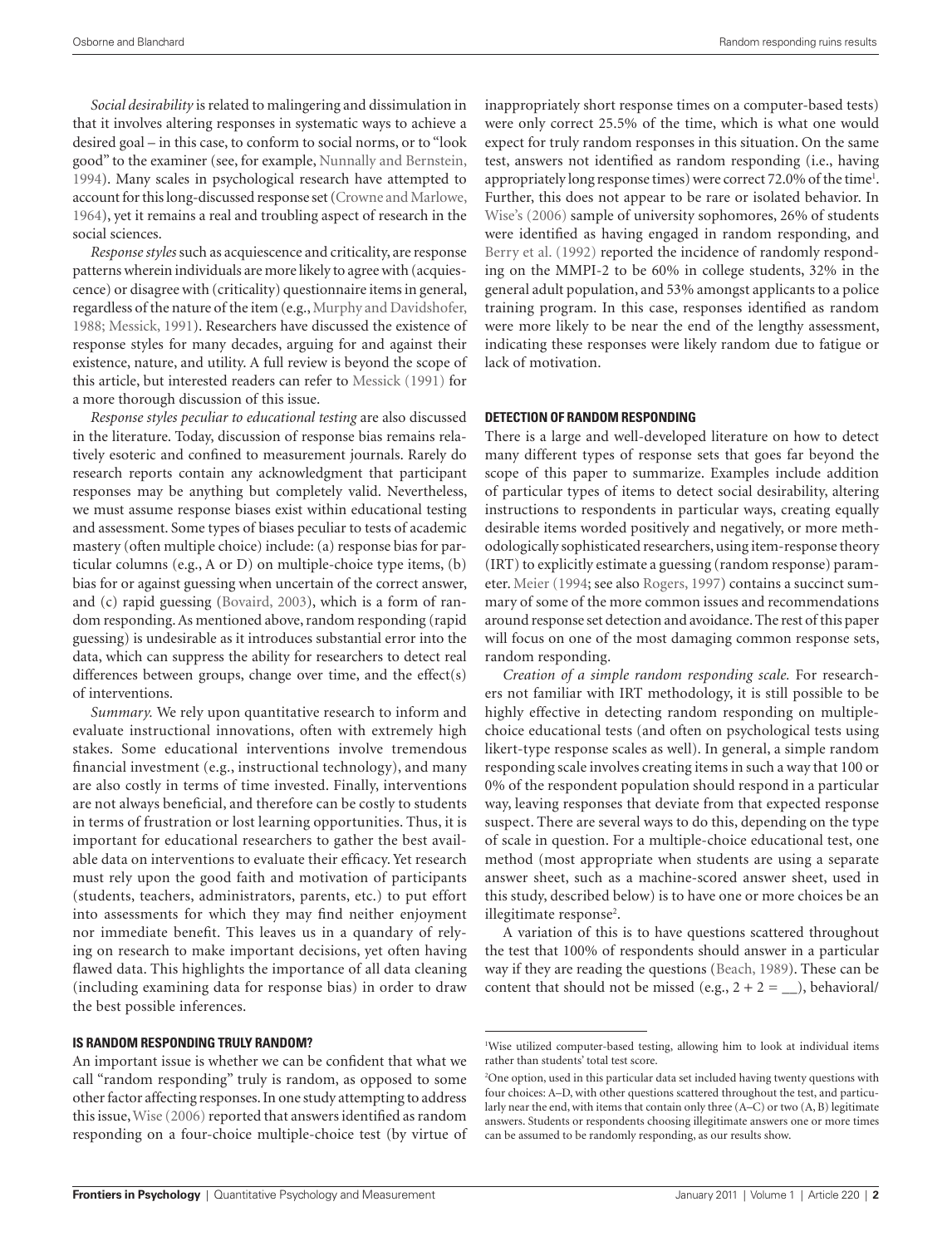attitudinal questions (e.g., I weave the fabric for all my clothes), non-sense items (e.g., there are 30 days in February), or targeted multiple-choice test items [e.g., "How do you spell 'forensics'?" (a) fornsis, (b) forensics, (c) phorensicks, (d) forensix].

*Item-response theory.* One application of IRT has implications for identifying random responders using IRT to create person-fit indices (Meijer, 2003). The idea behind this approach is to quantitatively group individuals by their pattern of responding, and then use these groupings to identify individuals who deviate from an expected pattern of responding. This could lead to inference of groups using particular response sets, such as random responding. Also, it is possible to estimate a "guessing parameter" and then account for it in analyses, as mentioned above.

A thorough discussion of this approach is beyond the scope of this article, and interested readers should consult references such as Hambleton et al. (1991), Wilson (2005), or Edelen and Reeve (2007). However, IRT does have some drawbacks for many researchers, in that it generally requires large (e.g.,  $N \ge 500$ ) samples, significant training and resources, and finally, while it does identify individuals who do not fit with the general response pattern, it does not necessarily identify the response set, if any. Thus, although useful in many instances, we cannot use it for our example.

*Rasch measurement approaches.* Rasch measurement models are another class of modern measurement tools with applications to identifying response sets.

Briefly, Rasch analyses produce two fit statistics of particular interest to this application: infit and outfit, both of which measure sum of squared standardized residuals for individuals. In particular, particularly large outfit mean squares can indicate an issue that deserves exploration, including haphazard or random responding. Again, the challenge is interpreting the cause (response set or missing knowledge, for example, in an educational test) of the substantial infit/outfit values. We will use this application of Rasch as a check on our measure of random responding below. Again, a thorough discussion of this approach is beyond the scope of this article but interested readers can explore Bond and Fox (2001) and/or Smith and Smith (2004).

*Summary.* No matter the method, we assert that it is imperative for educational researchers to include mechanisms for identifying random responding in their research, as random responding from research participants is a threat to the validity of educational research results. Best practices in response bias detection is worthy of more research and discussion, given the implications for the quality of the field of educational research.

The goal of this study was to test the hypothesis that student random responding will mask the effects of educational interventions, decreasing researchers' ability to detect real effects of an educational intervention.

Specifically, we hypothesized that:

- (1) students who engaged in random responding performed significantly worse than students not engaged in random responding,
- (2) when random responders are removed from analyses, the effects of educational interventions are stronger and more likely to be detected.

# **Materials and Methods**

Data for this paper is taken from another study (Blanchard et al., 2010) that compared the effects of two instructional methods on student learning and retention<sup>3</sup>. As the details of the intervention and instructional methods are irrelevant to this paper, we will call the instructional methods "method 1" and "method 2."

In this study, middle school students completed a unit on forensic analysis, developed specifically to test the effects of these teaching methods, taught via one of the two methods. Prior to the unit, a pre-test was administered, and following, an identical post-test was administered to assess the effects of the instructional methods. The hypothesis was that method 1 would produce stronger growth in student test scores than method 2. In all, 560 middle school students completed both tests and were thus eligible for inclusion in this study.

## **Identifying random responding**

We used a variation of a simple random responding scale composed of legitimate test questions with fewer than four-answer choices. With a calculated 91% chance of detecting random responding (see below), and substantial differences in performance between students identified as random responders and nonrandom responding status (RRSs), this method is preferable to having no method of detecting random responding. The test contained 37 multiple-choice questions assessing mastery of the unit material. Most questions had four-answer options (A–D), but several toward the end (question numbers 29, 31, 32, 35, 36, 37) had either two (true/false), or three (A–C) answer options. All answers were entered on standard machine-readable answer sheets for scoring. These answer sheets had *five* answer options (A–E). On a traditional test the only way to determine identify random responders (or student error) would be an answer of E where no item included E as a legitimate answer. In this data set, that was a low frequency event, occurring in only 2% of student tests.

Because 6 of the 37 items did not conform to the four-answer option question format, we had the chance to examine students who were randomly responding (or showing substantial carelessness in answering). Illegitimate answers were defined as entering a C or D on #29, 31, or 32, or a D on # 35, 36, or 37. This is a variation of what Beach (1989) discussed as a random response scale, wherein test authors embed several items within a scale or test that all respondents who read and understand the question can only answer one way (e.g., How many hours are there in a day? (a) 22 (b) 23 (c) 24 (d) 25). According to Beach, the probability of detecting a random responder through this method is:

 $p = 1 - (1/x)^n$ 

where *p* is the probability of detecting a random responder, *x* is the number of possible answers in each question, and *n* is the number of questions in the random responding subscale. In this case, as there were three items with three possible answers and three items

<sup>&</sup>lt;sup>3</sup>Note that this paper should in no way be construed as a test of these hypotheses, nor should the results be interpreted substantively to infer which teaching method is superior. Those interested in the substantive results of the study should consult Blanchard et al. (2010).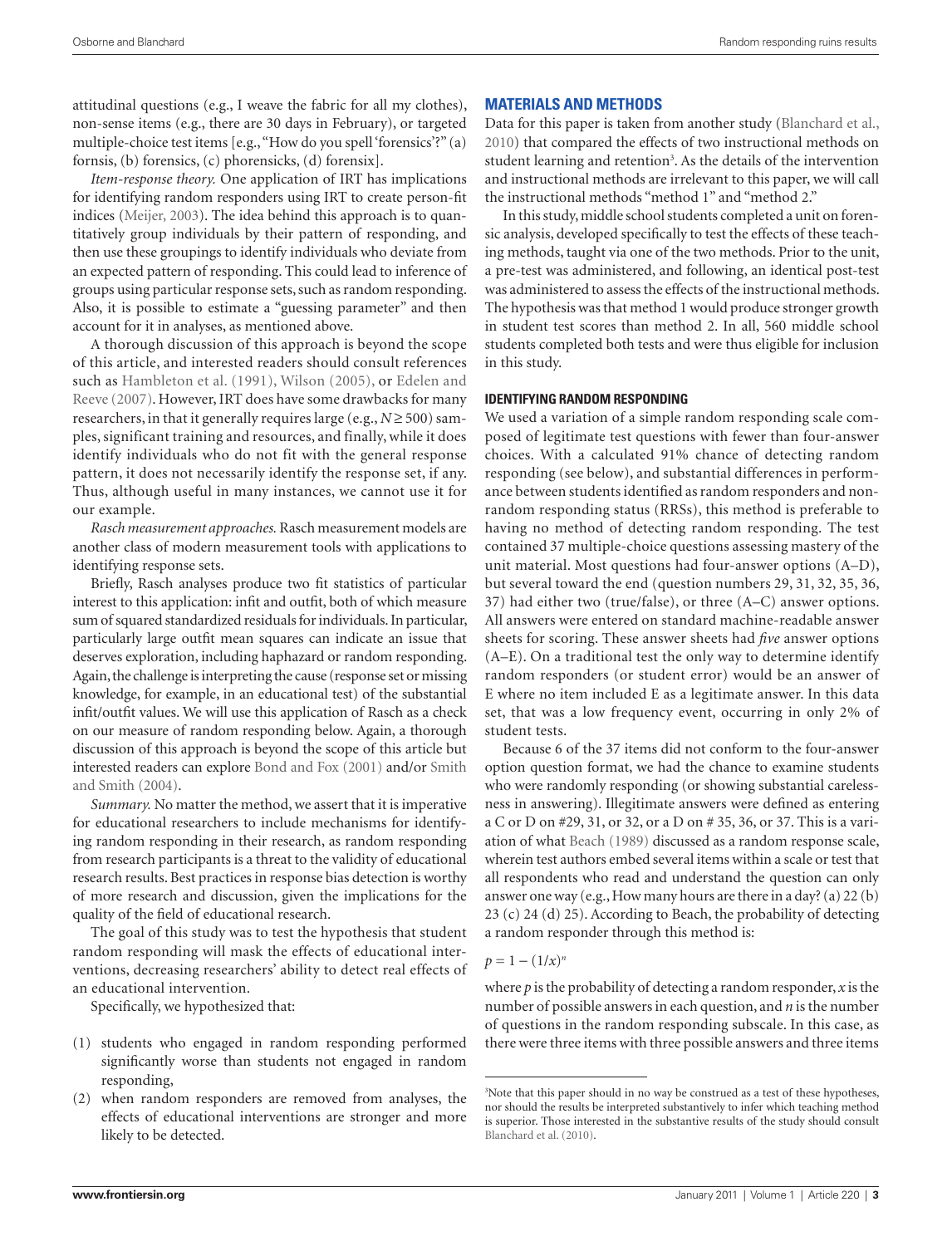with two possible answers (i.e., three items had one illegitimate answer  $(d)$  and three items had two illegitimate answers  $(c, d)$ , with an average of 1.5 illegitimate answers across all six items). With  $x = 1.5$ , and  $n = 6$  we had a probability of accurately detecting random responders (accuracy of classification)  $p = 0.91$ .

In this sample, 40.0% of students were identified as engaging in random responding on the pre-test, 29.5% on the post-test. Overall, of the original 560 students in the sample, 279 (49.8%) entered no illegitimate answers on either pre- or post-test, while 108 (19.3%) were identified as random responders *both* pre- and post-test. A dummy variable indicating Random Responding Status (RRS) was created, with random responders assigned a 1 and non-random responders assigned a 0.

## **General analytic framework**

Because all assumptions of repeated measures ANOVA (RMANOVA) were met, and because only students with complete data on both pre- and post-test, this analysis strategy was used. The repeated pre- and post-test served as the within-subject factor (test). Instructional method (method 1 vs. method 2) was entered as a between-subjects factor.

## *Testing hypothesis 1: random responders perform worse than legitimate responders*

To test this hypothesis, a RMANOVA was performed on pre- and post-test scores as the dependent variables, and instructional method and RRS as between-subjects factors. A significant interaction between RRS and student test score (or change in test score over time) would support this hypothesis.

## *Testing hypothesis 2: removing random responders improves the ability to detect the effects of an educational intervention*

To test this hypothesis, two further RMANOVAs were performed. The first analysis simulated what educational researchers find with no screening for RRS. This analysis combined all 560 students in a simple RMANOVA with instructional status as the between-subjects factor. The second analysis was identical except that all students suspected of engaging in random responding were removed, theoretically leaving a more pure test of the instructional method intervention. Support for this second hypothesis would be found if the results of these two analyses are substantially different.

#### **Results**

## **Hypothesis #1: students who engaged in random responding performed significantly worse than students not engaged in random responding**

The results of the first analysis showed a striking difference between those identified as random responders and legitimate responders. Combined, all students showed a significant main effect of change in test scores over time  $(F_{(1,383)} = 38.96,$  $p < 0.0001$ , partial  $\eta^2 = 0.09$ ), with pre-test scores averaging 12.55 and post-test scores averaging 14.03. Random responders averaged significantly lower scores than non-random responders  $(F_{(1,383)} = 177.48, p < 0.0001$ , partial  $\eta^2 = 0.32$ ; means = 10.27 vs. 16. 31, respectively), supporting Hypothesis #1. Finally, there was an interaction with random responding and change in test score  $(F_{(1,383)} = 34.47, p < 0.0001$ , partial  $\eta^2 = 0.08$ ; the three-way interaction between random responding x method x time was not significant, indicating that this difference was not dependent upon instructional method). The means for this interaction are presented in **Figure 1**. As **Figure 1** shows, random responders scored significantly lower than legitimate responders, and random responders showed no significant growth from pre- posttest, while legitimate responders showed higher mean scores and stronger growth over time. This supports Hypothesis #1, in that random responders not only scored lower, on average, than students who responded legitimately, but also that the change in test scores over time was significantly different as a function of RRS. For random responders there was no substantial change in test scores over time, as might be expected from scores with high levels of error variance. For legitimate responders, there was substantial growth in test scores over time, as might be expected of students who learned something from an instructional unit and whose test scores reflected their mastery of the topic.

## **Hypothesis #2: when random responders are removed from analyses, the effects of educational interventions are stronger and more likely to be detected**

With all random responders in the analysis, there was significant main effect of growth from pre-test (mean = 12.91) to post-test (mean = 15.07;  $F_{(1,558)} = 127.27$ ,  $p < 0.0001$ , partial  $\eta^2 = 0.19$ ). A statistically significant but weak main effect of instructional method indicated that students taught through method #2 generally outscored those taught through method #1 (mean  $= 14.53$ ) and 13.45, respectively;  $F_{(1,558)} = 7.65$ ,  $p < 0.006$ , partial  $\eta^2 = 0.01$ ). There was no interaction between time and instructional method  $(F<sub>(1,558)</sub> < 0.10)$  indicating no difference in student growth over time as a function of instructional method. If we, as researchers, had ended our analyses here, we would have concluded no significant or substantial benefit of one instructional method over another.

However, when random responders were removed, results indicated a significant and substantial change over time in student test scores (mean scores grew from 14.78 to 17.75;  $F_{(1,277)} = 101.43$ ,  $p < 0.0001$ , partial  $\eta^2 = 0.27$ ; note that this is a 42% increase in effect size over the previous analysis and also note that on average, these students scored higher than with the random responders in the sample). There was no significant main effect of instructional method ( $F_{(1,277)}$  < 0.10). Finally, in contrast to the last analysis, there was a significant interaction between time and instructional method  $(F_{(1,277)} = 4.38, p < 0.04,$ partial  $\eta^2 = 0.02$ ). As **Figure 2** shows, consistent with predictions from the original study, students taught through method #1 showed significantly stronger growth than students taught through method #2.

## **Validation of random responder identification via Rasch measurement**

Admittedly, our use of a random responding scale does not employ the powerful, modern measurement technologies available (e.g., IRT, Rasch). Our goal was to highlight a methodology that all applied social sciences researchers could employ. However, the question remains as to whether use of Rasch or IRT methodology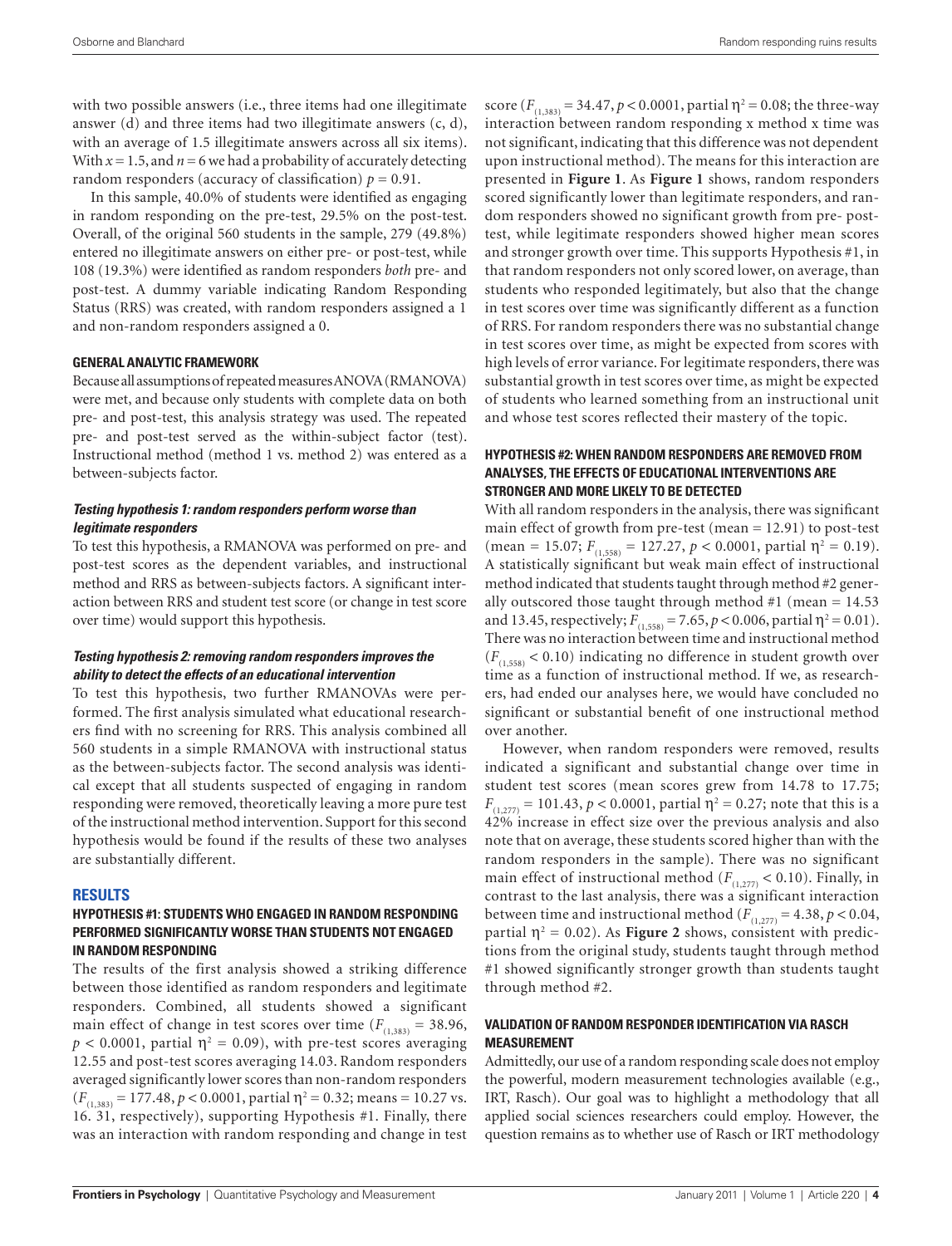



would have afforded a similar outcome. To test this, we subjected the same data to Rasch analysis, using outfit mean square scores as an indicator of random responding (although it can also indicate

other unexpected response patterns that are *not* random responding, and there is a question as to whether true random responding throughout the test would yield a high outfit score). The main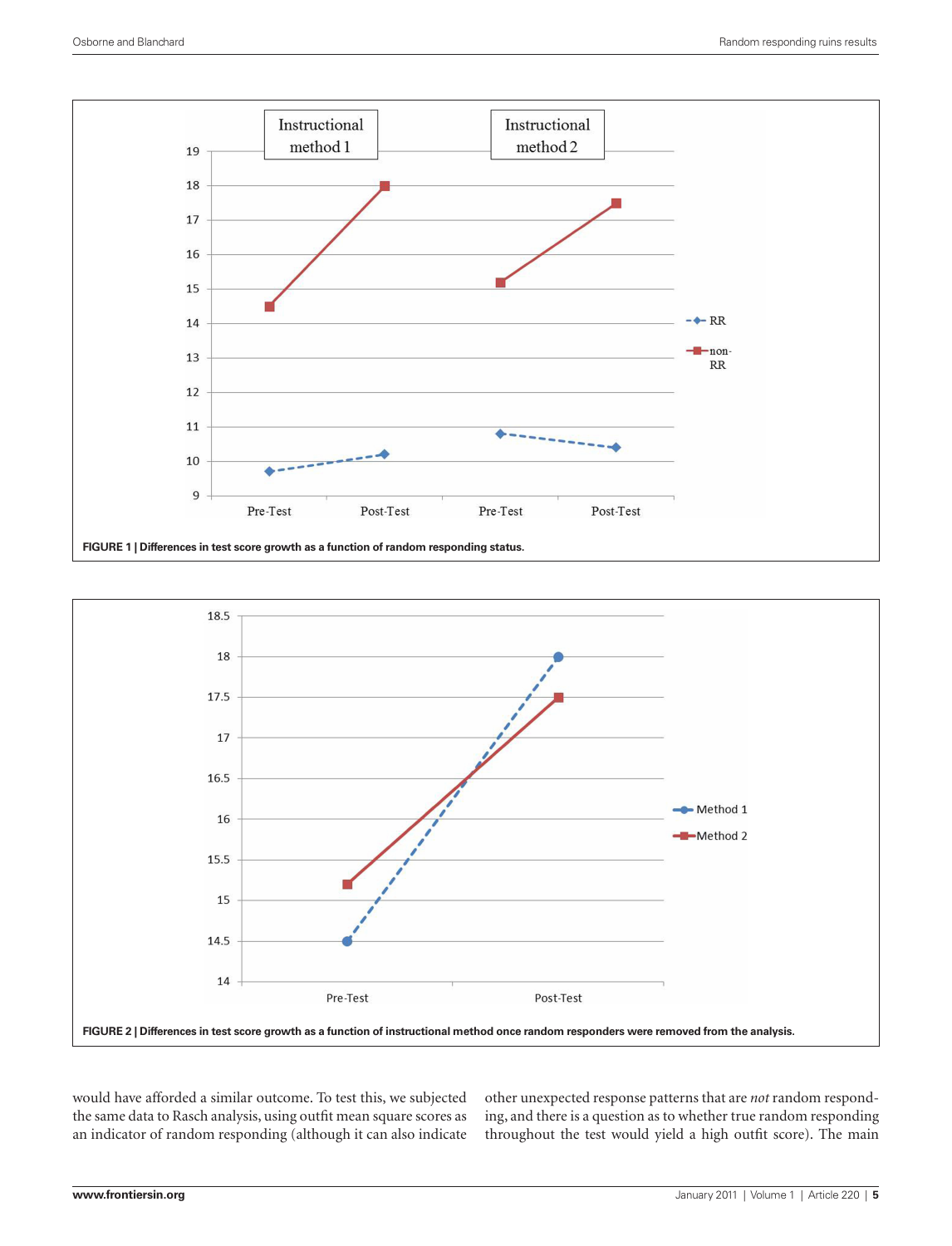questions are: (a) is whether those students we identified as random responders would also be identified as a student having an unexpected response pattern and (b) whether those with unexpected response patterns tend to score significantly lower than those without these patterns.

To answer the first question, we performed a binary logistic regression analysis, predicting RRS  $(0 = not random responding,$  $1 =$  identified as having a random response) from outfit mean square (where scores significantly above 1.0 can indicate unexpected response patterns). As expected, the odds that those with higher outfit mean squares would also be identified as a random responder were significantly and substantially higher (odds ratio = 241.73, *p* < 0.0001). This means that the odds of being labeled a random responder increased just over 241 times for each increase of 1.0 for outfit mean square<sup>4</sup>.

To test the second question, we examined the correlation between outfit mean square and overall test score. As expected, those with higher outfit mean squares had significantly lower test scores ( $r_{(560)} = -0.53$ , coefficient of determination = 28.09%) than those with more expected patterns of responding.

*Summary.* These Rasch analyses provide convergent evidence that those students we initially identified as engaging in random responding were also identified as having unexpected response patterns by Rasch analyses. Further, these findings confirm that those students who were identified as engaging in random responding tend to score much lower on the study's knowledge test than those not engaging in random responding.

## **Discussion**

In social sciences research, change in respondent test scores is an important method of comparing the efficacy of interventions or methods. Even under ideal conditions, students or respondents may not be motivated to demonstrate optimal performance on these tests. Students whose performance does not reflect ability or mastery of learning objectives add error to the data and reduce the validity of the test's scores (Cronbach, 1950), diminishing a researcher's ability to detect or compare effects of instructional interventions or methods.

Although there is a long tradition of research on response sets in educational and psychological research, few studies in modern times seem to attend to this issue, putting their findings at risk. In fact, classic measurement texts (e.g., Nunnally and Bernstein, 1994) rarely give the topic more than cursory attention, generally presenting random responding as nuisance or random error variance, not worth addressing actively<sup>5</sup>. However, substantial random error substantially reduces the power to detect group differences or change over time, and thus, we argue that examining data for evidence of random responding should be an integral part of initial data cleaning [readers interested in a more in-depth treatment can refer to Osborne's (2011) book on data cleaning]. The goal of this

study was to demonstrate how random responding can degrade researchers' ability to detect differences, increasing the probability of missing a real effect of an intervention.

We hypothesized that students who engaged in random responding would score significantly worse than legitimate responders, and that when random responders were removed from the data set, group differences would be easier to detect. Further, we hypothesized that a parallel analysis using modern measurement methodology (Rasch) would show convergent findings. Analyses of data from a recent instructional method intervention study showed strong support for all hypotheses. Specifically, our analyses showed that random responders had lower scores overall and substantially lower growth over time from pre-test to post-test than legitimate responders. Our results also showed that when all students were in the data the anticipated differences in instructional method was *not* observed (which could be considered an unfortunate Type II error). However, when random responders were removed from the data, the anticipated differences in instructional method were statistically significant. Rasch analyses of the same data showed convergent results: as fit indices increased, indicating increasingly unexpected response patterns, the odds were over 241 times higher that the individuals were identified as a random responder than not. Further, those with increasingly unexpected response patterns also tended to score much worse on the knowledge test than those with more expected response patterns.

## **Magnitude of the problem**

In this sample, a substantial number (up to 40.0%) of middle school students engaged in random responding (and estimates in other populations are similar in magnitude; e.g., Berry et al., 1992). While this might surprise researchers at first glance, given the low stakes of the test and no apparent motivation to succeed, it is not surprising. As can be seen from the average test scores, the test used in this research was designed to be challenging, which has been shown to increase response biases such as random responding (Cronbach, 1950; Wise and Kong, 2005; Wise, 2006)<sup>6</sup>. This reinforces the importance of including screening for response set as a routine part of data cleaning.

Although there are many studies on response sets, relatively few focus on this particularly problematic one. More exploration of this important issue would be desirable. More importantly, researchers need to be aware that not all students (or respondents in general) participating in their research are equally motivated to perform at their peak given the lack of significant incentives for compliance and consequences for failure to perform as requested. Researchers should incorporate methods to detect random responding and take this into account when performing analyses to test important hypotheses. This recommendation is particularly important where important policy or pedagogical decisions are involved, such as large scale standardized national and international tests (NAEP, TIMSS), which have substantial effects on policy and outcomes for constituencies, but for which individual students may not be significantly motivated.

<sup>4</sup> We also examined results for the standardized outfit statistic, which is essentially a *z-*score of the outfit mean squares. Similar results were obtained.

<sup>5</sup> The exception to this exists in some literature around assessment of mental health and personality disorders, wherein random responding, poor effort, malingering, and exaggeration (all different types of response bias) detection can signal certain types of mental disorders or present significant ethical and health issues (e.g., Clark et al., 2003; Iverson, 2006).

<sup>6</sup> This is due to the fact that response bias on multiple-choice tests is, by definition, found in errors, not correct answers. Thus, easier tests and higher-scoring students are less likely to demonstrate response bias.